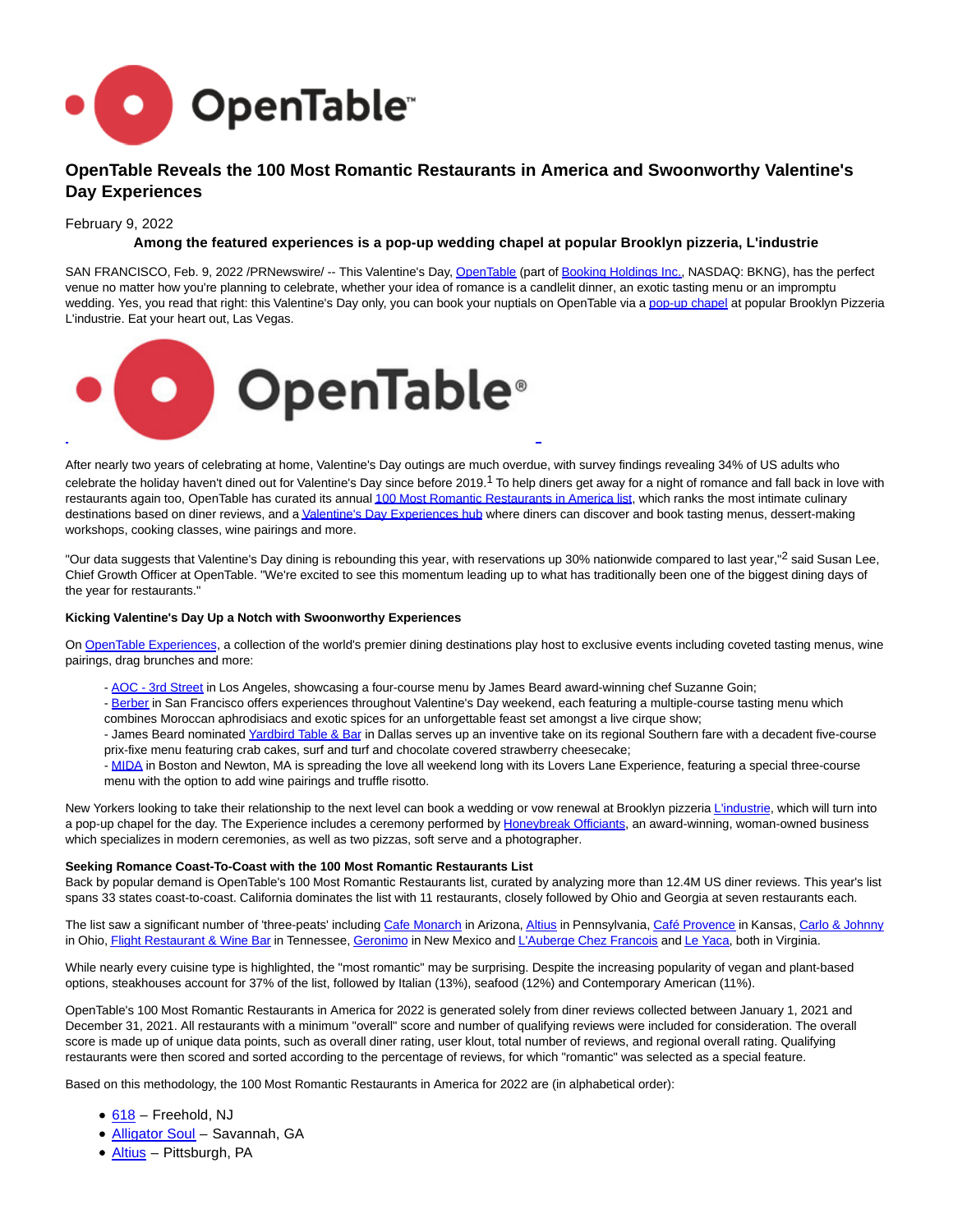- [Baldamar –](https://c212.net/c/link/?t=0&l=en&o=3438969-1&h=3715955127&u=https%3A%2F%2Fwww.opentable.com%2Fr%2Fbaldamar-roseville%3Futm_source%3Dblog_restaurant_specific_pages%26utm_medium%3DCampaign%26utm_campaign%3Dpr-most-romantic&a=Baldamar) Roseville, MN
- [Bijoux –](https://c212.net/c/link/?t=0&l=en&o=3438969-1&h=3559713406&u=https%3A%2F%2Fwww.opentable.com%2Fr%2Fbijoux-miramar-beach%3Futm_source%3Dblog_restaurant_specific_pages%26utm_medium%3DCampaign%26utm_campaign%3Dpr-most-romantic&a=Bijoux) Miramar Beach, FL
- [BOCA](https://c212.net/c/link/?t=0&l=en&o=3438969-1&h=1204095980&u=https%3A%2F%2Fwww.opentable.com%2Fboca-restaurant-cincinnati%3Futm_source%3Dblog_restaurant_specific_pages%26utm_medium%3DCampaign%26utm_campaign%3Dpr-most-romantic&a=BOCA)  Cincinnati, OH
- [Bohanan's Prime Steaks and Seafood –](https://c212.net/c/link/?t=0&l=en&o=3438969-1&h=1436975075&u=https%3A%2F%2Fwww.opentable.com%2Fbohanans-prime-steaks-and-seafood%3Futm_source%3Dblog_restaurant_specific_pages%26utm_medium%3DCampaign%26utm_campaign%3Dpr-most-romantic&a=Bohanan%27s+Prime+Steaks+and+Seafood) San Antonio, TX
- [Bones](https://c212.net/c/link/?t=0&l=en&o=3438969-1&h=3027379760&u=https%3A%2F%2Fwww.opentable.com%2Fr%2Fbones-atlanta%3Futm_source%3Dblog_restaurant_specific_pages%26utm_medium%3DCampaign%26utm_campaign%3Dpr-most-romantic&a=Bones)  Atlanta, GA
- [Bookbinder's Seafood and Steakhouse –](https://c212.net/c/link/?t=0&l=en&o=3438969-1&h=2247922571&u=https%3A%2F%2Fwww.opentable.com%2Fbookbinders-seafood-and-steakhouse%3Futm_source%3Dblog_restaurant_specific_pages%26utm_medium%3DCampaign%26utm_campaign%3Dpr-most-romantic&a=Bookbinder%27s+Seafood+and+Steakhouse) Richmond, VA
- [Brasserie by Niche –](https://c212.net/c/link/?t=0&l=en&o=3438969-1&h=3095039178&u=https%3A%2F%2Fwww.opentable.com%2Fr%2Fbrasserie-by-niche-st-louis%3Futm_source%3Dblog_restaurant_specific_pages%26utm_medium%3DCampaign%26utm_campaign%3Dpr-most-romantic&a=Brasserie+by+Niche) St. Louis, MO
- Ca Del Sole North Hollywood, CA
- [Cafe Bizou –](https://c212.net/c/link/?t=0&l=en&o=3438969-1&h=2950442207&u=https%3A%2F%2Fwww.opentable.com%2Fr%2Fcafe-bizou-agoura-hills%3Futm_source%3Dblog_restaurant_specific_pages%26utm_medium%3DCampaign%26utm_campaign%3Dpr-most-romantic&a=Cafe+Bizou) Agoura Hills, CA
- [Cafe Monarch –](https://c212.net/c/link/?t=0&l=en&o=3438969-1&h=2136545882&u=https%3A%2F%2Fwww.opentable.com%2Fr%2Fcafe-monarch-scottsdale%3Futm_source%3Dblog_restaurant_specific_pages%26utm_medium%3DCampaign%26utm_campaign%3Dpr-most-romantic&a=Cafe+Monarch) Scottsdale, AZ
- Cafe Provence Prairie Village, KS
- [Canoe –](https://c212.net/c/link/?t=0&l=en&o=3438969-1&h=2709726481&u=https%3A%2F%2Fwww.opentable.com%2Fcanoe%3Futm_source%3Dblog_restaurant_specific_pages%26utm_medium%3DCampaign%26utm_campaign%3Dpr-most-romantic&a=Canoe) Atlanta, GA
- [CanoeHouse –](https://c212.net/c/link/?t=0&l=en&o=3438969-1&h=2581208216&u=https%3A%2F%2Fwww.opentable.com%2Fr%2Fcanoehouse-kamuela%3Futm_source%3Dblog_restaurant_specific_pages%26utm_medium%3DCampaign%26utm_campaign%3Dpr-most-romantic&a=CanoeHouse) Kamuela, HI
- [Carlo & Johnny –](https://c212.net/c/link/?t=0&l=en&o=3438969-1&h=3581872851&u=https%3A%2F%2Fwww.opentable.com%2Fcarlo-and-johnny%3Futm_source%3Dblog_restaurant_specific_pages%26utm_medium%3DCampaign%26utm_campaign%3Dpr-most-romantic&a=Carlo+%26+Johnny) Cincinnati, OH
- Casbah Pittsburgh, PA
- [Chandlers Steakhouse](https://c212.net/c/link/?t=0&l=en&o=3438969-1&h=1247434530&u=https%3A%2F%2Fwww.opentable.com%2Fr%2Fchandlers-steakhouse-boise%3Futm_source%3Dblog_restaurant_specific_pages%26utm_medium%3DCampaign%26utm_campaign%3Dpr-most-romantic&a=Chandlers+Steakhouse)  Boise, ID
- [Charlie's L'Etoile Verte –](https://c212.net/c/link/?t=0&l=en&o=3438969-1&h=928326142&u=https%3A%2F%2Fwww.opentable.com%2Fr%2Fcharlies-letoile-verte-hilton-head%3Futm_source%3Dblog_restaurant_specific_pages%26utm_medium%3DCampaign%26utm_campaign%3Dpr-most-romantic&a=Charlie%27s+L%27Etoile+Verte) Hilton Head, SC
- [Christini's Ristorante Italiano –](https://c212.net/c/link/?t=0&l=en&o=3438969-1&h=1560049122&u=https%3A%2F%2Fwww.opentable.com%2Fchristinis-ristorante-italiano%3Futm_source%3Dblog_restaurant_specific_pages%26utm_medium%3DCampaign%26utm_campaign%3Dpr-most-romantic&a=Christini%27s+Ristorante+Italiano) Orlando, FL
- [Christner's Prime Steak and Lobster](https://c212.net/c/link/?t=0&l=en&o=3438969-1&h=1058531230&u=https%3A%2F%2Fwww.opentable.com%2Fchristners-prime-steak-and-lobster%3Futm_source%3Dblog_restaurant_specific_pages%26utm_medium%3DCampaign%26utm_campaign%3Dpr-most-romantic&a=Christner%27s+Prime+Steak+and+Lobster)  Orlando, FL
- [C-Level –](https://c212.net/c/link/?t=0&l=en&o=3438969-1&h=1867548349&u=https%3A%2F%2Fwww.opentable.com%2Fr%2Fc-level-san-diego%3Futm_source%3Dblog_restaurant_specific_pages%26utm_medium%3DCampaign%26utm_campaign%3Dpr-most-romantic&a=C-Level) San Diego, CA
- [Coastal Fish Company –](https://c212.net/c/link/?t=0&l=en&o=3438969-1&h=320808245&u=https%3A%2F%2Fwww.opentable.com%2Fr%2Fcoastal-fish-company-cordova%3Futm_source%3Dblog_restaurant_specific_pages%26utm_medium%3DCampaign%26utm_campaign%3Dpr-most-romantic&a=Coastal+Fish+Company) Memphis, TN
- [Cooper's Hawk Winery &Restaurant](https://c212.net/c/link/?t=0&l=en&o=3438969-1&h=2465259876&u=https%3A%2F%2Fwww.opentable.com%2Fr%2Fcoopers-hawk-winery-and-restaurant-clinton-township%3Futm_source%3Dblog_restaurant_specific_pages%26utm_medium%3DCampaign%26utm_campaign%3Dpr-most-romantic&a=Cooper%27s+Hawk+Winery+%26Restaurant)  Clinton Township, MI
- [Dal Rae –](https://c212.net/c/link/?t=0&l=en&o=3438969-1&h=2768574444&u=https%3A%2F%2Fwww.opentable.com%2Fdal-rae%3Futm_source%3Dblog_restaurant_specific_pages%26utm_medium%3DCampaign%26utm_campaign%3Dpr-most-romantic&a=Dal+Rae) Pico Rivera, CA
- [Delmonico Steakhouse –](https://c212.net/c/link/?t=0&l=en&o=3438969-1&h=2107305567&u=https%3A%2F%2Fwww.opentable.com%2Fdelmonico-steakhouse%3Futm_source%3Dblog_restaurant_specific_pages%26utm_medium%3DCampaign%26utm_campaign%3Dpr-most-romantic&a=Delmonico+Steakhouse) Las Vegas, NV
- [Dominick's Steakhouse –](https://c212.net/c/link/?t=0&l=en&o=3438969-1&h=4032054306&u=https%3A%2F%2Fwww.opentable.com%2Fdominicks-steakhouse%3Futm_source%3Dblog_restaurant_specific_pages%26utm_medium%3DCampaign%26utm_campaign%3Dpr-most-romantic&a=Dominick%27s+Steakhouse) Scottsdale, AZ
- [Elizabeth on 37th –](https://c212.net/c/link/?t=0&l=en&o=3438969-1&h=4152853774&u=https%3A%2F%2Fwww.opentable.com%2Felizabeth-on-37th%3Futm_source%3Dblog_restaurant_specific_pages%26utm_medium%3DCampaign%26utm_campaign%3Dpr-most-romantic&a=Elizabeth+on+37th) Savannah, GA
- [Fahrenheit 132 –](https://c212.net/c/link/?t=0&l=en&o=3438969-1&h=3928083007&u=https%3A%2F%2Fwww.opentable.com%2Ffahrenheit-132%3Futm_source%3Dblog_restaurant_specific_pages%26utm_medium%3DCampaign%26utm_campaign%3Dpr-most-romantic&a=Fahrenheit+132) Fredericksburg, VA
- [FARM –](https://c212.net/c/link/?t=0&l=en&o=3438969-1&h=415493669&u=https%3A%2F%2Fwww.opentable.com%2Fr%2Ffarm-palm-springs%3Futm_source%3Dblog_restaurant_specific_pages%26utm_medium%3DCampaign%26utm_campaign%3Dpr-most-romantic&a=FARM) Palm Springs, CA
- [Ferraro's Restaurant & Wine Bar](https://c212.net/c/link/?t=0&l=en&o=3438969-1&h=654900148&u=https%3A%2F%2Fwww.opentable.com%2Fr%2Fferraros-restaurant-and-wine-bar-las-vegas%3Futm_source%3Dblog_restaurant_specific_pages%26utm_medium%3DCampaign%26utm_campaign%3Dpr-most-romantic&a=Ferraro%27s+Restaurant+%26+Wine+Bar)  Las Vegas, NV
- [Fig & Ash –](https://c212.net/c/link/?t=0&l=en&o=3438969-1&h=4289789342&u=https%3A%2F%2Fwww.opentable.com%2Fr%2Ffig-and-ash-pittsburgh%3Futm_source%3Dblog_restaurant_specific_pages%26utm_medium%3DCampaign%26utm_campaign%3Dpr-most-romantic&a=Fig+%26+Ash) Pittsburgh, PA
- [Flight Restaurant & Wine Bar –](https://c212.net/c/link/?t=0&l=en&o=3438969-1&h=1478772806&u=https%3A%2F%2Fwww.opentable.com%2Fflight-restaurant-and-wine-bar-memphis%3Futm_source%3Dblog_restaurant_specific_pages%26utm_medium%3DCampaign%26utm_campaign%3Dpr-most-romantic&a=Flight+Restaurant+%26+Wine+Bar) Memphis, TN
- [Frankie's The Steakhouse](https://c212.net/c/link/?t=0&l=en&o=3438969-1&h=2843961243&u=https%3A%2F%2Fwww.opentable.com%2Fr%2Ffrankies-the-steakhouse-duluth%3Futm_source%3Dblog_restaurant_specific_pages%26utm_medium%3DCampaign%26utm_campaign%3Dpr-most-romantic&a=Frankie%27s+The+Steakhouse)  Duluth, GA
- [Geronimo](https://c212.net/c/link/?t=0&l=en&o=3438969-1&h=3870164545&u=https%3A%2F%2Fwww.opentable.com%2Fgeronimo-santa-fe%3Futm_source%3Dblog_restaurant_specific_pages%26utm_medium%3DCampaign%26utm_campaign%3Dpr-most-romantic&a=Geronimo)  Santa Fe, NM
- Giancarlo's Williamsville, NY
- [Golden Steer Steakhouse –](https://c212.net/c/link/?t=0&l=en&o=3438969-1&h=2042261191&u=https%3A%2F%2Fwww.opentable.com%2Fgolden-steer-steakhouse%3Futm_source%3Dblog_restaurant_specific_pages%26utm_medium%3DCampaign%26utm_campaign%3Dpr-most-romantic&a=Golden+Steer+Steakhouse) Las Vegas, NV
- [Guard & Grace](https://c212.net/c/link/?t=0&l=en&o=3438969-1&h=3309134032&u=https%3A%2F%2Fwww.opentable.com%2Fguard-and-grace%3Futm_source%3Dblog_restaurant_specific_pages%26utm_medium%3DCampaign%26utm_campaign%3Dpr-most-romantic&a=Guard+%26+Grace)  Denver, CO
- [GW Fins](https://c212.net/c/link/?t=0&l=en&o=3438969-1&h=2816409088&u=https%3A%2F%2Fwww.opentable.com%2Fgw-fins%3Futm_source%3Dblog_restaurant_specific_pages%26utm_medium%3DCampaign%26utm_campaign%3Dpr-most-romantic&a=GW+Fins)  New Orleans, LA
- Hearthstone Restaurant Breckenridge, CO
- [Heirloom –](https://c212.net/c/link/?t=0&l=en&o=3438969-1&h=1409870930&u=https%3A%2F%2Fwww.opentable.com%2Fheirloom%3Futm_source%3Dblog_restaurant_specific_pages%26utm_medium%3DCampaign%26utm_campaign%3Dpr-most-romantic&a=Heirloom) Lewes, DE
- [Hemenway's](https://c212.net/c/link/?t=0&l=en&o=3438969-1&h=3353145371&u=https%3A%2F%2Fwww.opentable.com%2Fhemenways%3Futm_source%3Dblog_restaurant_specific_pages%26utm_medium%3DCampaign%26utm_campaign%3Dpr-most-romantic&a=Hemenway%27s)  Providence, RI
- [Hy's Steak House](https://c212.net/c/link/?t=0&l=en&o=3438969-1&h=896216991&u=https%3A%2F%2Fwww.opentable.com%2Fhys-steak-house-waikiki%3Futm_source%3Dblog_restaurant_specific_pages%26utm_medium%3DCampaign%26utm_campaign%3Dpr-most-romantic&a=Hy%27s+Steak+House)  Honolulu, HI
- Il Terrazzo Carmine Seattle, WA
- [Irene's –](https://c212.net/c/link/?t=0&l=en&o=3438969-1&h=334320339&u=https%3A%2F%2Fwww.opentable.com%2Firenes-cuisine-new-orleans%3Futm_source%3Dblog_restaurant_specific_pages%26utm_medium%3DCampaign%26utm_campaign%3Dpr-most-romantic&a=Irene%27s) New Orleans, LA
- Italian Eatery Minneapolis, MN
- [J. Gilbert's Wood Fired Steaks & Seafood –](https://c212.net/c/link/?t=0&l=en&o=3438969-1&h=547057308&u=https%3A%2F%2Fwww.opentable.com%2Fj-gilberts-wood-fired-steaks-and-seafood-glastonbury%3Futm_source%3Dblog_restaurant_specific_pages%26utm_medium%3DCampaign%26utm_campaign%3Dpr-most-romantic&a=J.+Gilbert%27s+%E2%80%93+Wood+Fired+Steaks+%26+Seafood) Glastonbury, CT
- [Jag's Steak & Seafood](https://c212.net/c/link/?t=0&l=en&o=3438969-1&h=1935871822&u=https%3A%2F%2Fwww.opentable.com%2Fjags-steak-and-seafood%3Futm_source%3Dblog_restaurant_specific_pages%26utm_medium%3DCampaign%26utm_campaign%3Dpr-most-romantic&a=Jag%27s+Steak+%26+Seafood)  West Chester, OH
- [Jeff Ruby's Steakhouse –](https://c212.net/c/link/?t=0&l=en&o=3438969-1&h=675250285&u=https%3A%2F%2Fwww.opentable.com%2Fr%2Fjeff-rubys-louisville%3Futm_source%3Dblog_restaurant_specific_pages%26utm_medium%3DCampaign%26utm_campaign%3Dpr-most-romantic&a=Jeff+Ruby%27s+Steakhouse) Louisville, KY
- [Jeune et Jolie –](https://c212.net/c/link/?t=0&l=en&o=3438969-1&h=177630677&u=https%3A%2F%2Fwww.opentable.com%2Fr%2Fjeune-et-jolie-san-diego%3Futm_source%3Dblog_restaurant_specific_pages%26utm_medium%3DCampaign%26utm_campaign%3Dpr-most-romantic&a=Jeune+et+Jolie) Carlsbad, CA
- JG SkyHigh Philadelphia, PA
- [J-Prime Steakhouse](https://c212.net/c/link/?t=0&l=en&o=3438969-1&h=718252467&u=https%3A%2F%2Fwww.opentable.com%2Fr%2Fj-prime-steakhouse-san-antonio%3Futm_source%3Dblog_restaurant_specific_pages%26utm_medium%3DCampaign%26utm_campaign%3Dpr-most-romantic&a=J-Prime+Steakhouse)  San Antonio, TX
- [KRES CHOPHOUSE](https://c212.net/c/link/?t=0&l=en&o=3438969-1&h=3816296773&u=https%3A%2F%2Fwww.opentable.com%2Fkres-chophouse%3Futm_source%3Dblog_restaurant_specific_pages%26utm_medium%3DCampaign%26utm_campaign%3Dpr-most-romantic&a=KRES+CHOPHOUSE)  Orlando, FL
- [L'Auberge Chez](https://c212.net/c/link/?t=0&l=en&o=3438969-1&h=2983031054&u=https%3A%2F%2Fwww.opentable.com%2Flauberge-chez-francois%3Futm_source%3Dblog_restaurant_specific_pages%26utm_medium%3DCampaign%26utm_campaign%3Dpr-most-romantic&a=L%27Auberge+Chez+) [Francois](https://c212.net/c/link/?t=0&l=en&o=3438969-1&h=2836189163&u=https%3A%2F%2Fwww.opentable.com%2Flauberge-chez-francois%3Futm_source%3Dblog_restaurant_specific_pages%26utm_medium%3DCampaign%26utm_campaign%3Dpr-most-romantic&a=Francois)  Great Falls, VA
- [Latitudes Key West](https://c212.net/c/link/?t=0&l=en&o=3438969-1&h=4004837834&u=https%3A%2F%2Fwww.opentable.com%2Fr%2Flatitudes-key-west-fl-on-sunset-key-key-west%3Futm_source%3Dblog_restaurant_specific_pages%26utm_medium%3DCampaign%26utm_campaign%3Dpr-most-romantic&a=Latitudes+Key+West)  Key West, FL
- [Le Vallauris –](https://c212.net/c/link/?t=0&l=en&o=3438969-1&h=930897054&u=https%3A%2F%2Fwww.opentable.com%2Fle-vallauris%3Futm_source%3Dblog_restaurant_specific_pages%26utm_medium%3DCampaign%26utm_campaign%3Dpr-most-romantic&a=Le+Vallauris) Palm Springs, CA
- [Le Yaca –](https://c212.net/c/link/?t=0&l=en&o=3438969-1&h=3426239130&u=https%3A%2F%2Fwww.opentable.com%2Fr%2Fle-yaca-virginia-beach%3Futm_source%3Dblog_restaurant_specific_pages%26utm_medium%3DCampaign%26utm_campaign%3Dpr-most-romantic&a=Le+Yaca) Virginia Beach, VA
- [Leo's](https://c212.net/c/link/?t=0&l=en&o=3438969-1&h=2958682932&u=https%3A%2F%2Fwww.opentable.com%2Fr%2Fleos-grand-rapids%3Futm_source%3Dblog_restaurant_specific_pages%26utm_medium%3DCampaign%26utm_campaign%3Dpr-most-romantic&a=Leo%27s)  Grand Rapids, MI
- [Lon's at The Hermosa –](https://c212.net/c/link/?t=0&l=en&o=3438969-1&h=1882338263&u=https%3A%2F%2Fwww.opentable.com%2Flons-at-the-hermosa%3Futm_source%3Dblog_restaurant_specific_pages%26utm_medium%3DCampaign%26utm_campaign%3Dpr-most-romantic&a=Lon%27s+at+The+Hermosa) Paradise Valley, AZ
- [Los Andes Restaurant –](https://c212.net/c/link/?t=0&l=en&o=3438969-1&h=2079848550&u=https%3A%2F%2Fwww.opentable.com%2Fr%2Flos-andes-restaurant-providence%3Futm_source%3Dblog_restaurant_specific_pages%26utm_medium%3DCampaign%26utm_campaign%3Dpr-most-romantic&a=Los+Andes+Restaurant) Providence, RI
- Lucia's on the Lake Hamburg, NY
- [Mamma Maria –](https://c212.net/c/link/?t=0&l=en&o=3438969-1&h=1306962739&u=https%3A%2F%2Fwww.opentable.com%2Fmamma-maria%3Futm_source%3Dblog_restaurant_specific_pages%26utm_medium%3DCampaign%26utm_campaign%3Dpr-most-romantic&a=Mamma+Maria) Boston, MA